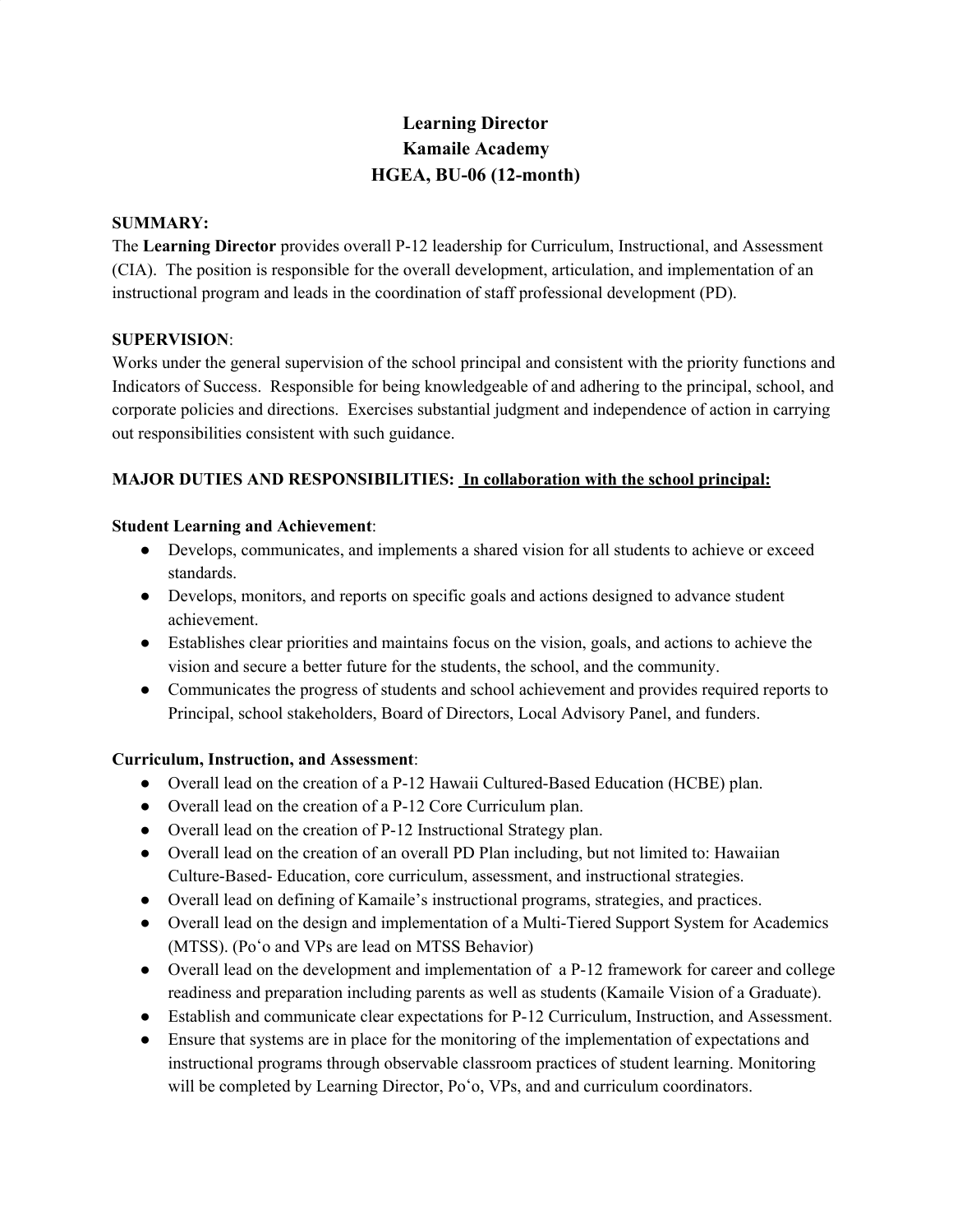- Evaluate the implementation of expectations and instructional programs.
- Refine how data is used to inform classroom practice.
- Review and refine the tutoring program (K-12).
- Implement instructional programs, strategies and practices.
- Provide oversight of the monitoring of the implementation of instructional programs, strategies, and practices to ensure accountability.
- Evaluate the implementation of instructional programs, strategies, and practices to ensure accountability.
- Review and refine the PD plan based on collected implementation data.
- Evaluate the impact of PD on observable classroom practices.
- Facilitate the delivery of professional development.

# **Leadership and Governance**:

- Leads by example with a level of professional conduct that is above reproach. Consistently demonstrates high moral, ethical, and professional standards of performance and personal integrity, which includes addressing problems and issues in an open, honest, and timely manner. Ensures proper conduct goes beyond the practice of avoiding what is wrong, rather choosing to do what is right. Serves as a champion for the school and the corporation, avoiding actual or perceived behavior personally or among the staff which may cast a negative impression on the school, the corporate staff, or the Ho'okako'o Board.
- Creates a professional environment by assuring that personal and staff interaction with others in the school, community, and corporation are conducted with utmost respect and professionalism. Honors the ideas of others even when in disagreement with those ideas. Works collaboratively to resolve disagreements and seek mutually respectful solutions.
- Participates as required and on own initiative when appropriate in meetings, workshops, and conferences that involve decisions affecting the corporation and/or the school. Advocates for the school position by providing input to the decision making the process of the corporation. Respects supports, and implements decisions once made and requires the staff to be equally supportive.
- Demonstrates a leadership commitment to, and requires all staff members to embrace and support, statutes, laws, school and corporate policies, collective bargaining agreements, as well as the values of the school and the corporation.
- Provides leadership in creating and leveraging community partnerships to improve the school, enhance its resources, and improve student achievement.
- Collaborates with the staff in identifying issues and needs, and advocates for staff needs as appropriate.

# **Communication and Marketing**:

● Participate in development and implementation of a process for faculty and staff meetings that allows for timely sharing and dissemination of information as well as meaningful input to and discussion of needs and actions for effective delivery of the educational program and operation of the school.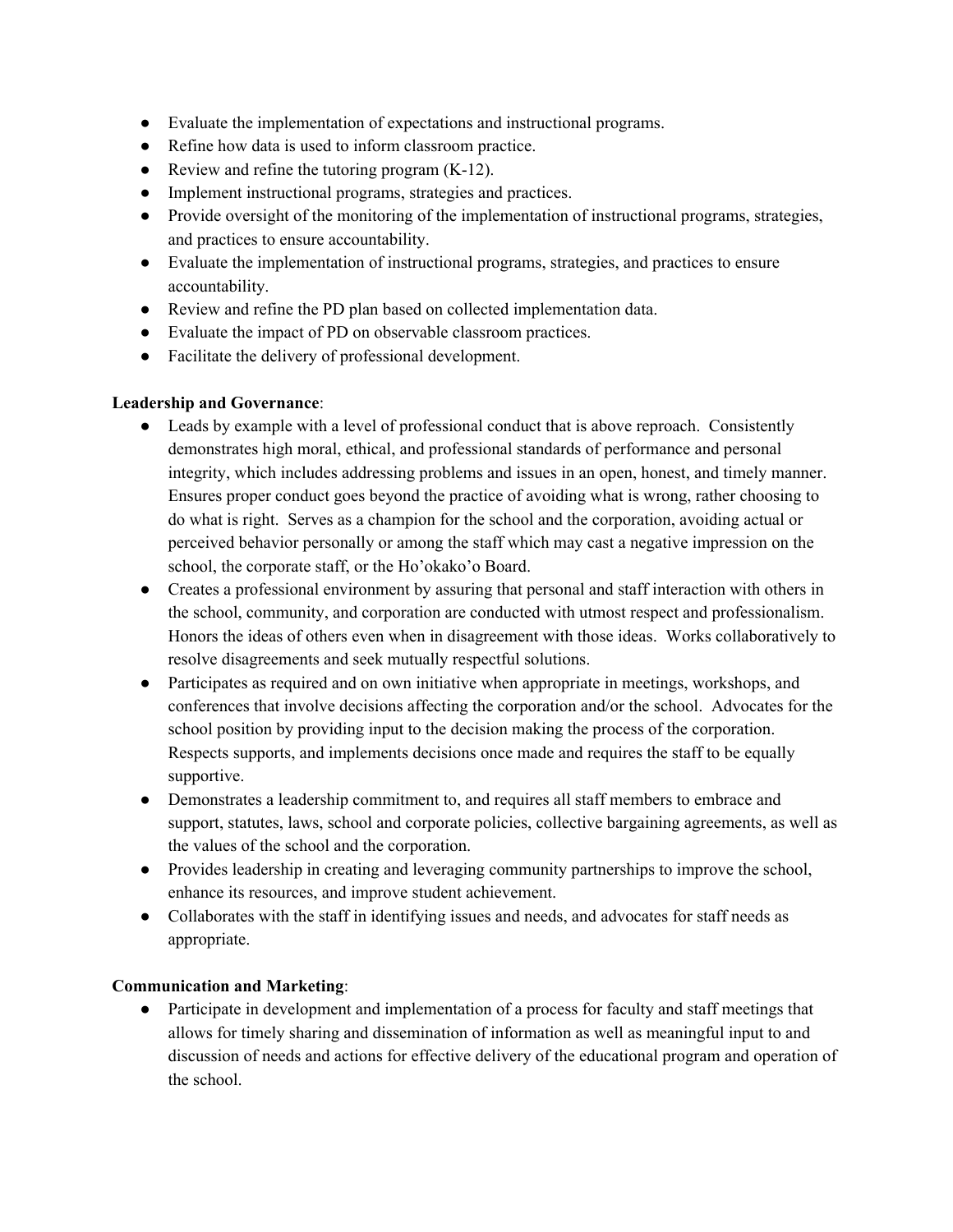- Assist in establishing and carrying out a community information program that creates support and enthusiasm for the school's vision and mission, and keeps parents and community members informed of the school's challenges and accomplishments and involved in school activities.
- Models and promotes trust, enthusiasm, rapport, respect and openness among faculty, staff, students, and members of the community. Celebrates successes and recognizes the achievements of others.

# **Human Resource Management**:

- Participates in identifying the competencies required for each staff member in order to fully meet job expectations and contribute effectively to the achievement of the vision. Participates in screening, selecting and assigning staff members consistent with job requirements, corporate policies, legal requirements, and provisions of the collective bargaining agreement(s). Provides effective induction of assigned staff members assuring that each new member understands the vision and goals of the school, duties, and responsibilities of the position, performance requirements and expectations, school and corporate policies and procedures, and available support and assistance.
- Provides for the professional development of staff members based on personal, professional, and organizational needs and consistent with the direction of the school principal. Collaborates with staff members on the identification of needs, opportunities, sources, and methods of providing professional development. Monitors and assesses the results of professional development to assure the desired outcome.
- Fosters self-reflection by each staff member monitors individual performance and provides feedback and coaching to support success and continuous growth. Evaluate assigned staff members consistent with the approved evaluation process. Takes timely action to address performance concerns and deficiencies and provides plans for improvement to correct performance concerns.
- Monitors behavior and addresses all incidents or allegations of misconduct through timely and effective investigation and corrective disciplinary action consistent with legal requirements, corporate policy, and provisions of the collective bargaining agreement(s).

#### **Operations and Financial Management**:

● Assists the school principal in carrying out his/her responsibilities for school operations and financial management.

# **MINIMUM QUALIFICATIONS**

- Possession of valid administrator credentials and/or a master's degree in Educational Administration/Leadership or related field.
- Minimum of five (5) years of successful certificated teaching experience.
- Ability to create and maintain a safe, orderly, positive school climate for staff.
- Ability to foster growth, creativity, and flexibility using a variety of techniques.
- Ability to facilitate the resolution of complex interpersonal issues.
- Ability to communicate effectively with all constituencies.
- Demonstrated successful experience in shared decision making and program development.